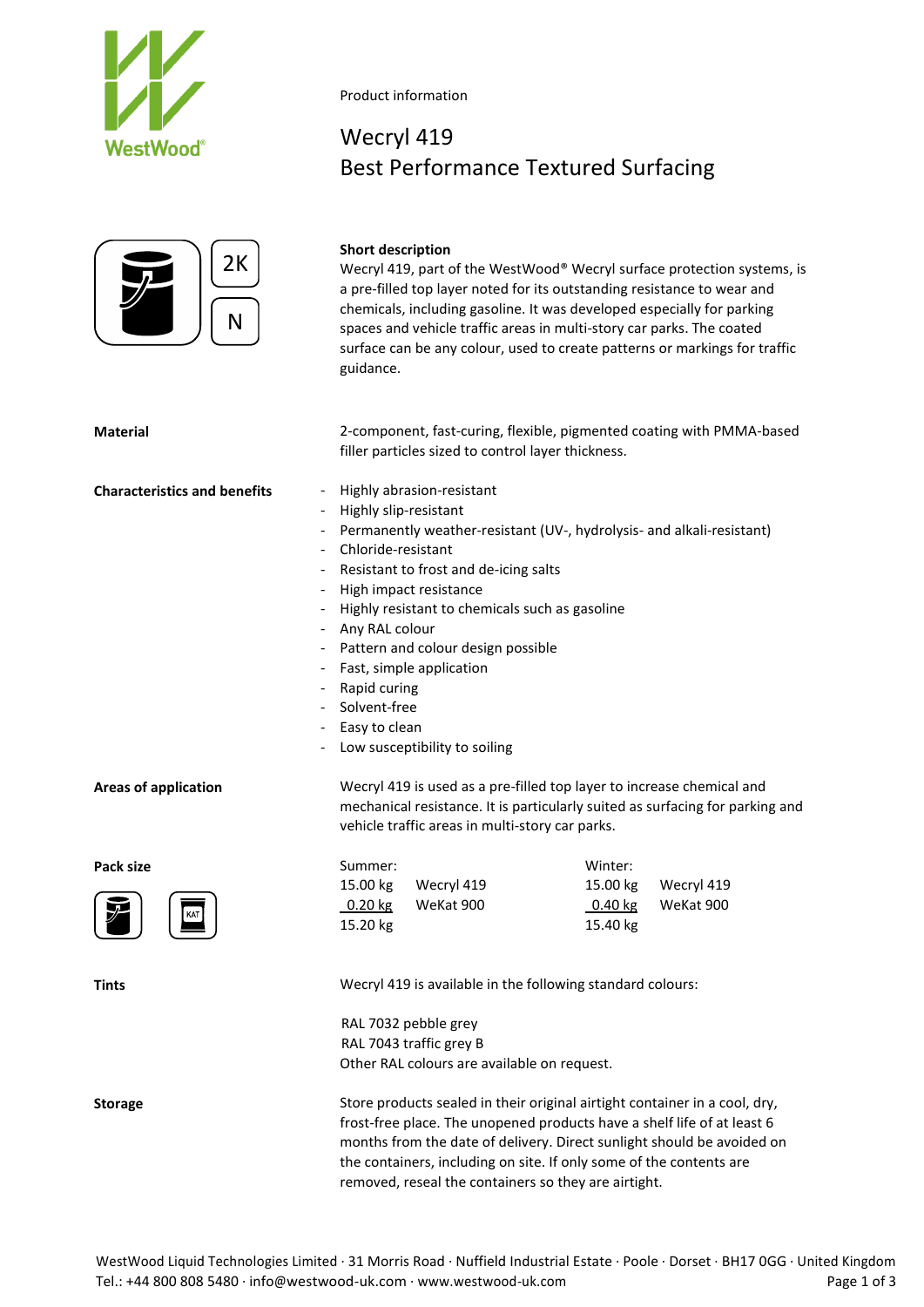

# **Application conditions Temperatures**





Product information

# Wecryl 419 Best Performance Textured Surfacing

The product can be applied in the following temperature ranges:

| Product    | Temperature range (°C) |                |               |  |  |  |
|------------|------------------------|----------------|---------------|--|--|--|
|            | Air                    | Substrate*     | Material      |  |  |  |
| Wecryl 419 | $-5$ to $+42$          | $+3$ to $+42*$ | $+3$ to $+30$ |  |  |  |

\* The substrate temperature must be at least 3°C above the dew point during application and curing.

# **Humidity**

The relative humidity must be  $\leq$  90%. The surface to be coated must be dry and free of ice. The surface must be protected from moisture until the coating has

hardened.

# **Curing times and required amounts of catalyst**

| Wecryl 419 (at 20°C, 3% WeKat 900) |
|------------------------------------|
| approx. 12 min                     |
| approx. 30 min                     |
|                                    |
| approx. 45 min                     |
| approx. 2 hrs                      |
|                                    |

Higher temperatures or greater proportions of catalyst will reduce curing times, while lower temperatures and smaller proportions of catalyst will increase them.

The following table indicates the recommended amount of catalyst required to adjust the curing reaction to the temperature.

| Product   Substrate temperature (°C); required amounts of WeKat 900 in % w/w |
|------------------------------------------------------------------------------|
|                                                                              |

|        | (reference values) |    |    |    |    |    |    |    |    |       |
|--------|--------------------|----|----|----|----|----|----|----|----|-------|
|        | -5                 | +3 |    | 10 | 15 | 20 | 25 | 30 | 35 | $40+$ |
| Wecryl | -                  | 4% | 4% | 3% | 2% | 2% | 2% | 1% | 1% | 1%    |
| 419    |                    |    |    |    |    |    |    |    |    |       |

| <b>Application rates</b>        | <b>Substrate</b><br>smooth                                    | <b>Application rate</b><br>approx. $3.50 \text{ kg/m}^2$ |  |  |
|---------------------------------|---------------------------------------------------------------|----------------------------------------------------------|--|--|
| <b>Technical specifications</b> | Density:                                                      | $1.87$ g/cm <sup>3</sup>                                 |  |  |
|                                 | <b>Skid resistance:</b><br>standard application<br>SRT value: | R <sub>12</sub><br>> 55                                  |  |  |



**Product application Application equipment / tools** For mixing the product: - Twin-paddle stirrer